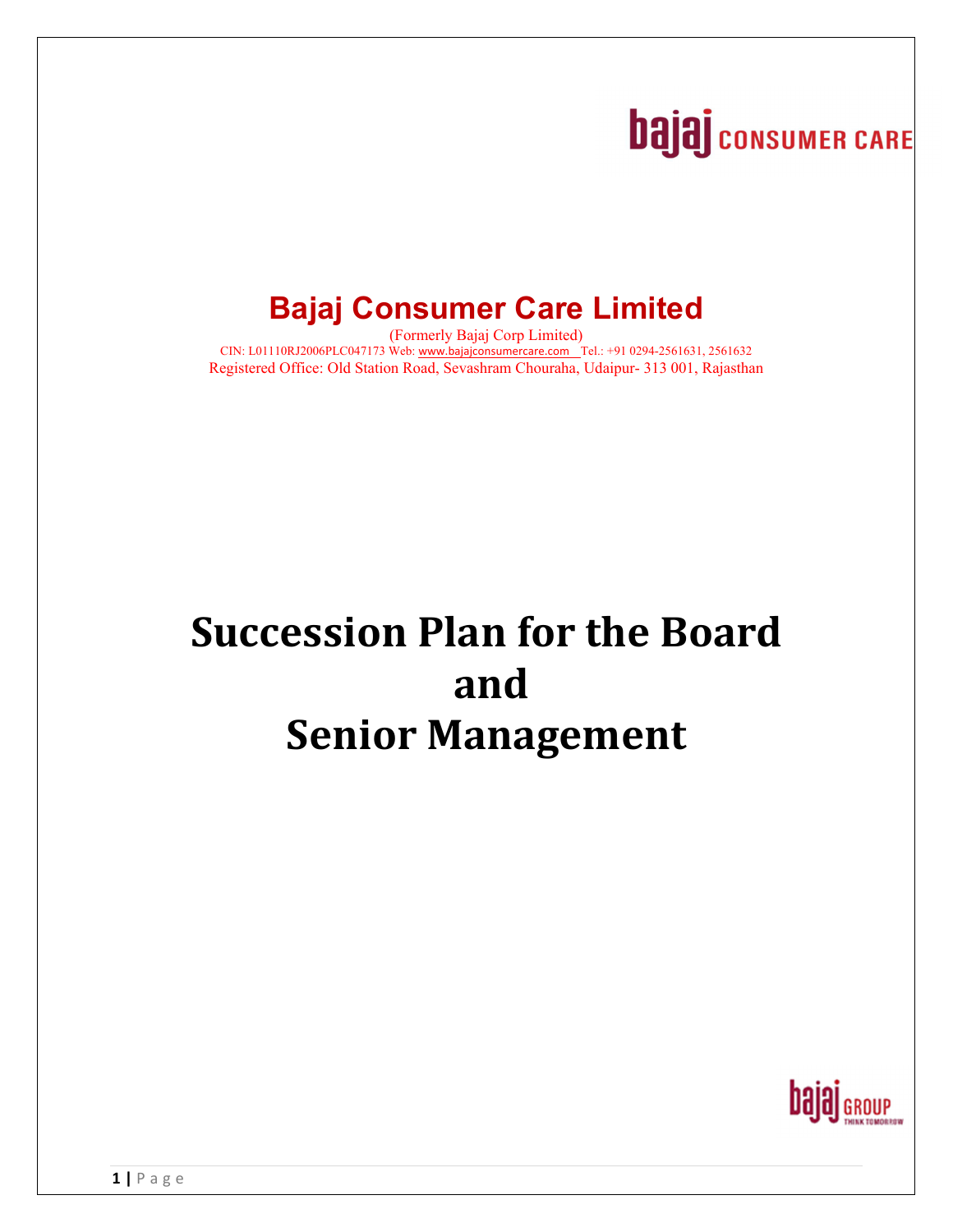### **Contents**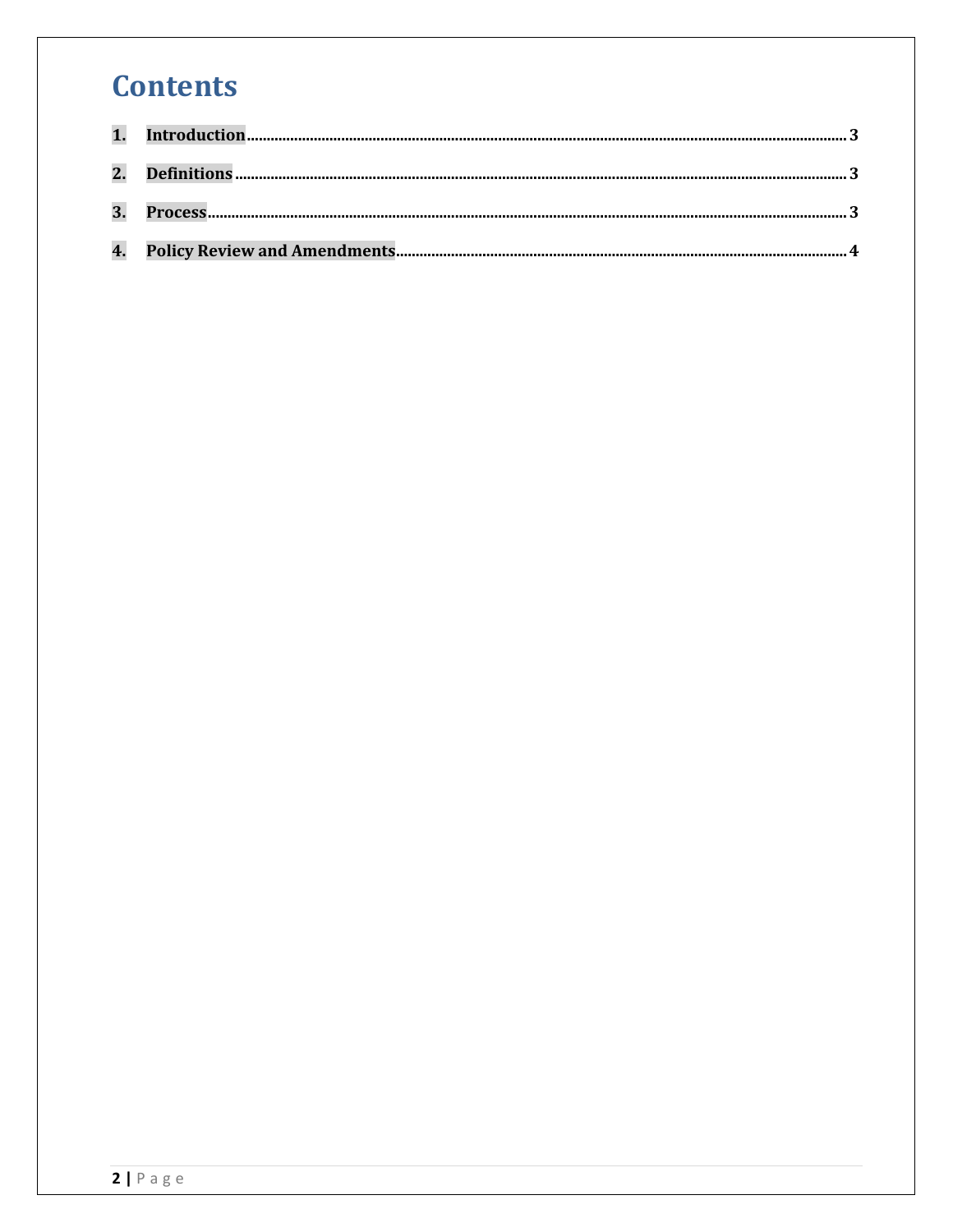#### **1. Introduction**

In accordance with the Listing Regulations, the Board of the Company has adopted this Policy for the Board and senior management.

#### **2.** Definitions

- 1) **"Act"** shall mean the Companies Act, 2013 and rules made thereunder, as amended from time to time.
- **2) "Board"** shall mean the board of directors of the Company.
- **3) "Company"** shall mean Bajaj Consumer Care Limited.
- **4) "Listing Regulations"** shall mean the Securities and Exchange Board of India (Listing Obligations and Disclosure Requirements) Regulations, 2015, as amended from time to time.
- **5) "Nomination and Remuneration Committee"** shall mean the committee of the Board constituted, or reconstituted, as the case may be, in accordance with Section 178 of the Act and the Listing Regulations.
- **6) "Policy"** shall mean this policy on succession planning.
- 7) **"Senior Management"** would means personnel of the company who are members of its core management team excluding Board of Directors comprising:
	- All members of management one level below the Chief Executive Officer/Managing Director/Whole Time Director/Manager (including chief executive officer/manager, in case they are not part of the board)
	- Company Secretary and Chief Financial Officer.
- 8) **"Stock Exchange"** shall mean a recognised stock exchange on which the securities of the Company are listed.

#### **3. Process**

- a. **Board Level Appointment:** The Nomination and Remuneration Committee shall identify the suitable person from the existing management or from the outside the Company to fill up a vacancy on the Board. The appointment of the person on the Board shall be in accordance with the Act read with the Listing Regulations.
- **b. Senior Management Appointment:** The vacancy of any Senior Management personnel shall be filled up by the executive director or any other person authorised by the Board from time to time.

Any appointment, whether on the Board or at the Senior Management shall be in accordance with the Company's mission, vision, values, goals and objectives.